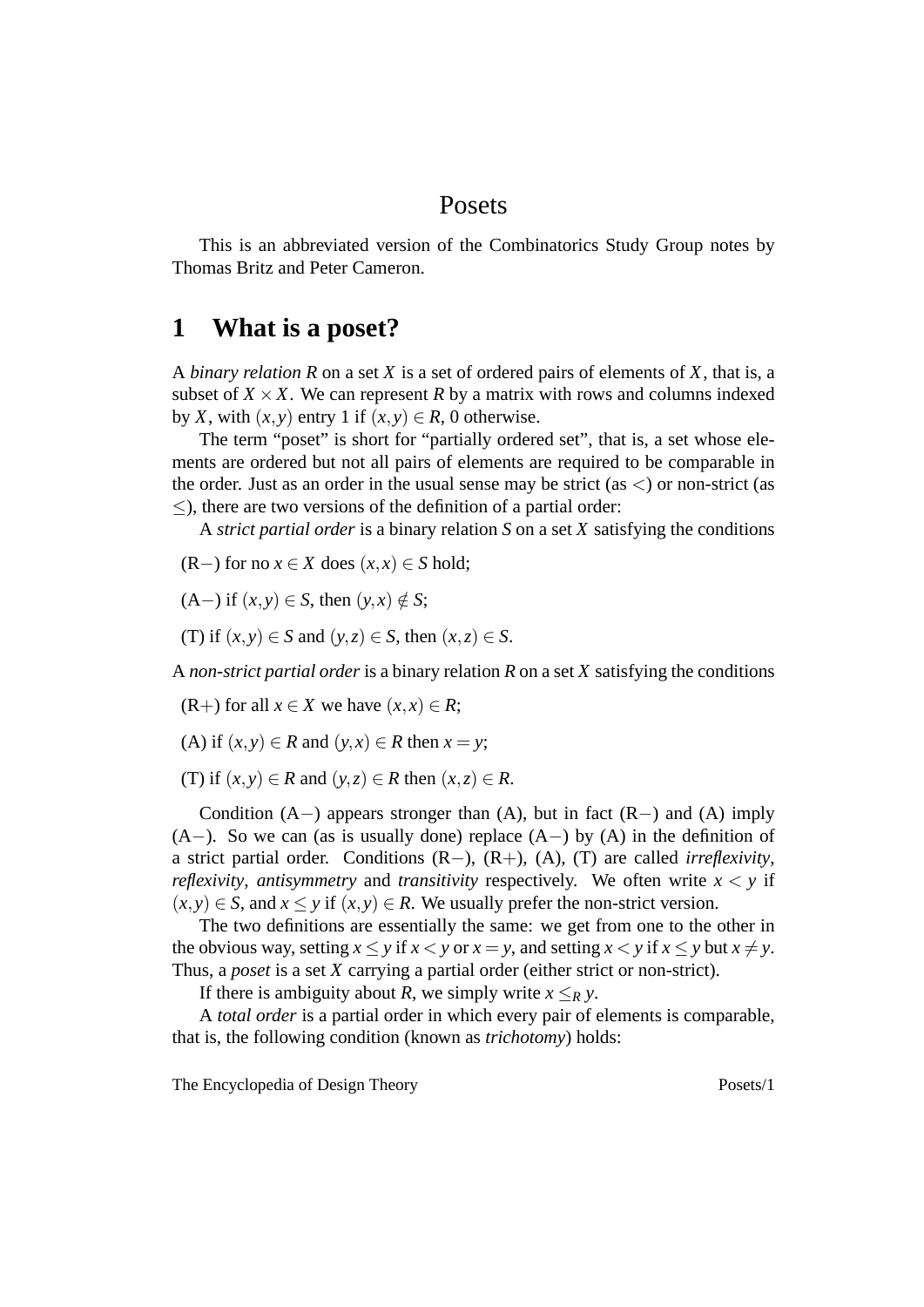• for all  $x, y \in X$ , exactly one of  $x \leq_R y$ ,  $x = y$ , and  $y \leq_R x$  holds.

In a poset  $(X, R)$ , we define the *interval*  $[x, y]_R$  to be the set

$$
[x,y]_R = \{ z \in X : x \leq_R z \leq_R y \}.
$$

By transitivity, the interval  $[x, y]_R$  is empty if  $x \nleq_R y$ . We say that the poset is *locally finite* if all intervals are finite.

The set of positive integers ordered by divisibility (that is,  $x \leq_R y$  if *x* divides *y*) is a locally finite poset.

### **2 Properties of posets**

An element *x* of a poset  $(X, R)$  is called *maximal* if there is no element  $y \in X$ satisfying  $x \leq_R y$ . Dually, x is *minimal* if no element satisfies  $y \leq_R x$ .

In a general poset there may be no maximal element, or there may be more than one. But in a finite poset there is always at least one maximal element, which can be found as follows: choose any element  $x$ ; if it is not maximal, replace it by an element *y* satisfying  $x \leq_R y$ ; repeat until a maximal element is found. The process must terminate, since by the irreflexive and transitive laws the chain can never revisit any element. Dually, a finite poset must contain minimal elements.

An element *x* is an *upper bound* for a subset *Y* of *X* if  $y \leq_R x$  for all  $y \in Y$ . *Lower bounds* are defined similarly. We say that *x* is a *least upper bound* or *l.u.b.* of *Y* if it is an upper bound and satisfies  $x \leq_R x'$  for any upper bound  $x'$ . The concept of a *greatest lower bound* or *g.l.b.* is defined similarly.

A *chain* in a poset (*X*,*R*) is a subset *C* of *X* which is totally ordered by the restriction of *R* (that is, a totally ordered subset of *X*). An *antichain* is a set *A* of pairwise incomparable elements.

Infinite posets (such as  $\mathbb{Z}$ ), as we remarked, need not contain maximal elements. *Zorn's Lemma* gives a sufficient condition for maximal elements to exist:

Let  $(X, R)$  be a poset in which every chain has an upper bound. Then *X* contains a maximal element.

As well known, there is no "proof" of Zorn's Lemma, since it is equivalent to the Axiom of Choice (and so there are models of set theory in which it is true, and models in which it is false). Our proof of the existence of maximal elements in finite posets indicates why this should be so: the construction requires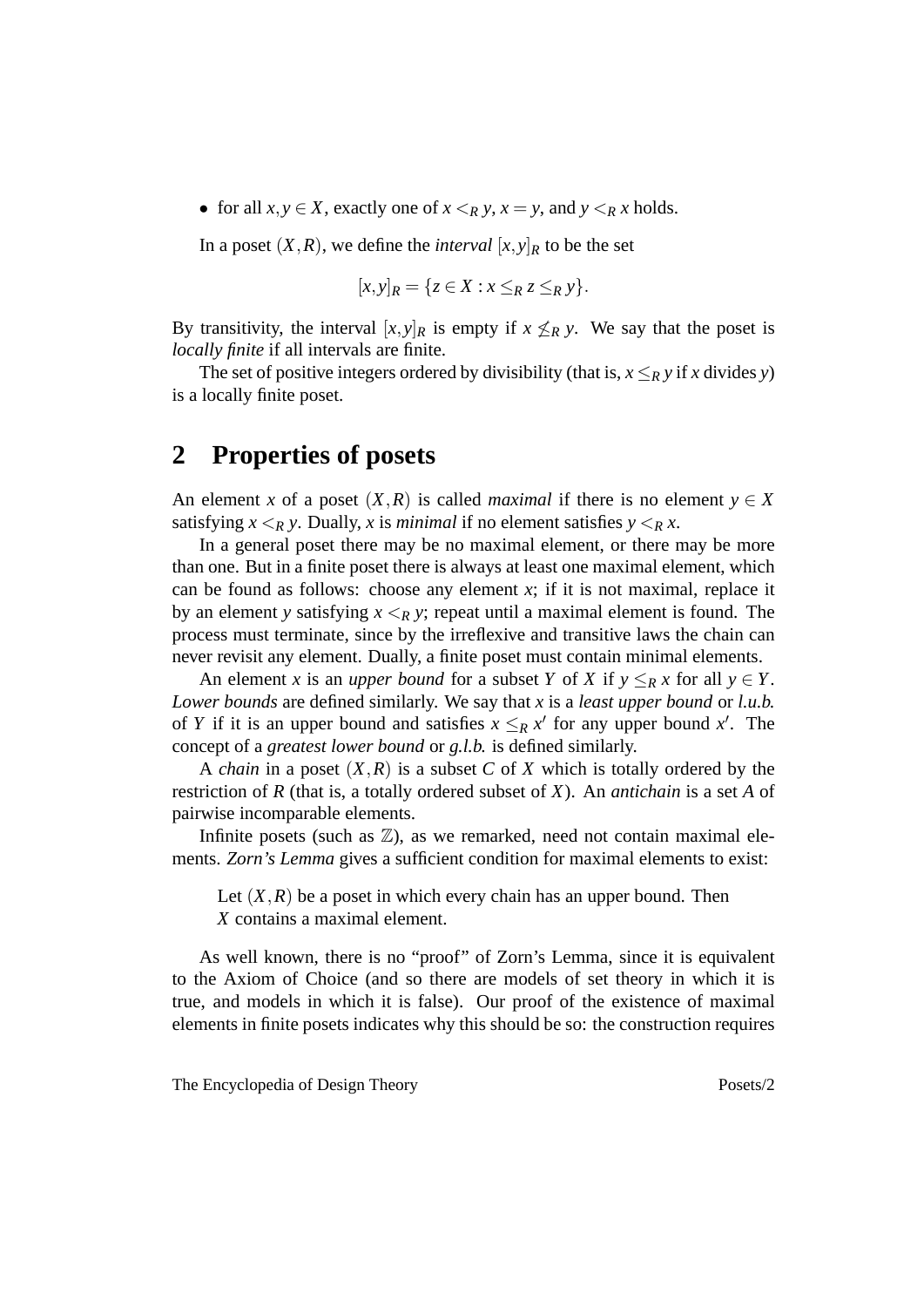(in general infinitely many) choices of upper bounds for the elements previously chosen (which form a chain by construction).

The *height* of a poset is the largest cardinality of a chain, and its *width* is the largest cardinality of an antichain. We denote the height and width of  $(X, R)$  by  $h(X)$  and  $w(X)$  respectively (suppressing as usual the relation *R* in the notation).

In a finite poset  $(X, R)$ , a chain *C* and an antichain *A* have at most one element in common. Hence the least number of antichains whose union is *X* is not less than the size  $h(X)$  of the largest chain in X. In fact there is a partition of X into  $h(X)$  antichains. To see this, let  $A_1$  be the set of maximal elements; by definition this is an antichain, and it meets every maximal chain. Then let  $A_2$  be the set of maximal elements in  $X \setminus A_1$ , and iterate this procedure to find the other antichains.

There is a kind of dual statement, harder to prove, known as *Dilworth's Theorem*:

**Theorem 1** Let  $(X, R)$  be a finite poset. Then there is a partition of X into  $w(X)$ *chains.*

An *up-set* in a poset  $(X, R)$  is a subset *Y* of *X* such that, if  $y \in Y$  and  $y \leq_R z$ , then  $z \in Y$ . The set of minimal elements in an up-set is an antichain. Conversely, if *A* is an antichain, then

$$
\uparrow (A) = \{x \in X : a \leq_R x \text{ for some } a \in A\}
$$

is an up-set. These two correspondences between up-sets and antichains are mutually inverse; so the numbers of up-sets and antichains in a poset are equal.

*Down-sets* are, of course, defined dually. The complement of an up-set is a down-set; so there are equally many up-sets and down-sets.

#### **3 Hasse diagrams**

Let *x* and *y* be distinct elements of a poset  $(X, R)$ . We say that *y covers x* if  $[x, y]_R = \{x, y\}$ ; that is,  $x \leq_R y$  but no element *z* satisfies  $x \leq_R z \leq_R y$ . In general, there may be no pairs  $x$  and  $y$  such that  $y$  covers  $x$  (this is the case in the rational numbers, for example). However, locally finite posets are determined by their covering pairs:

**Proposition 2** *Let*  $(X, R)$  *be a locally finite poset, and*  $x, y \in X$ *. Then*  $x \leq_R y$  *if and only if there exist elements z*0,...,*z<sup>n</sup> (for some non-negative integer n) such that*  $z_0 = x$ ,  $z_n = y$ , and  $z_{i+1}$  *covers*  $z_i$  *for*  $i = 0, ..., n - 1$ *.*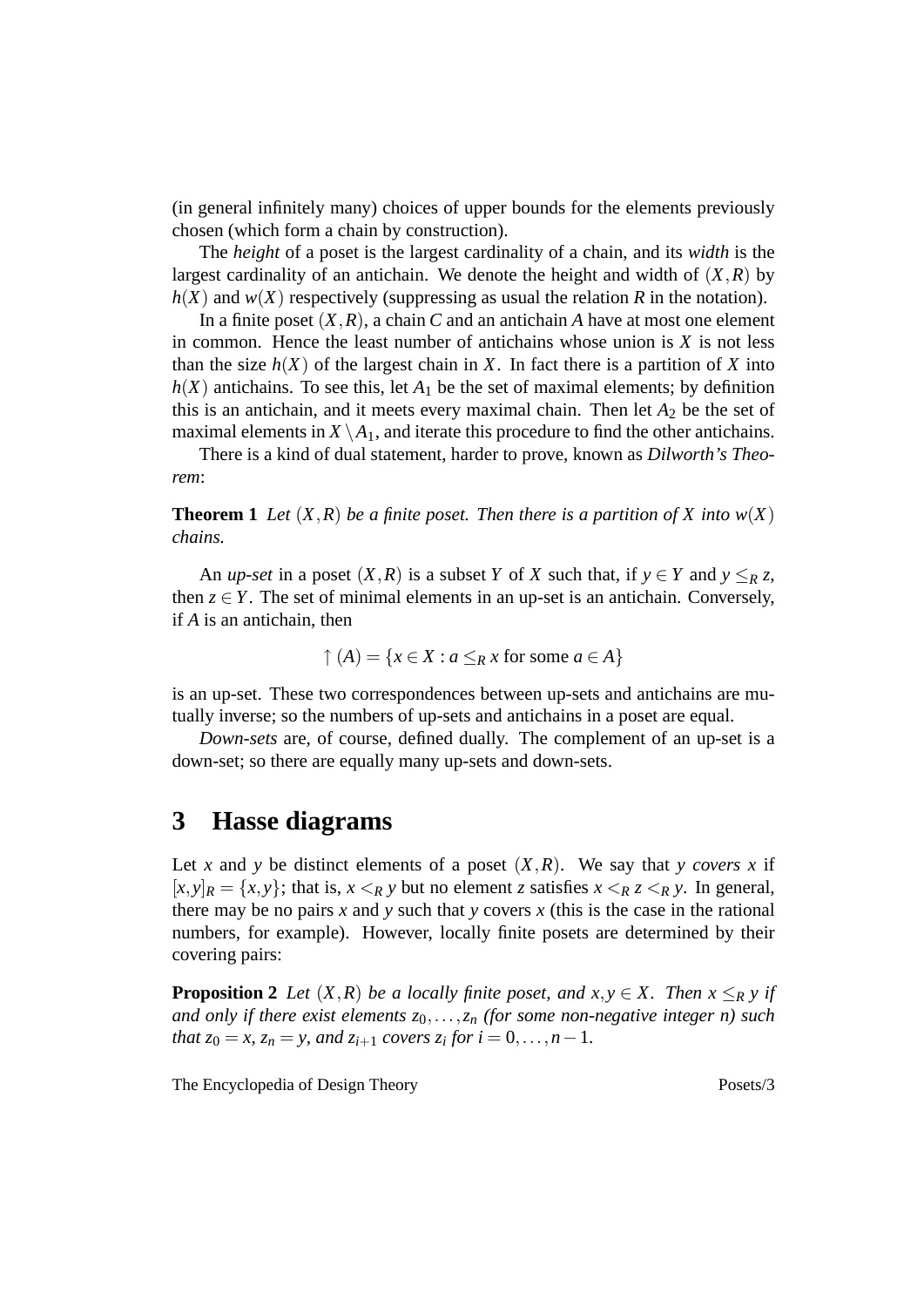

Figure 1: A Hasse diagram

The *Hasse diagram* of a poset  $(X, R)$  is the directed graph whose vertex set is *X* and whose arcs are the covering pairs  $(x, y)$  in the poset. We usually draw the Hasse diagram of a finite poset in the plane in such a way that, if *y* covers *x*, then the point representing  $y$  is higher than the point representing  $x$ . Then no arrows are required in the drawing, since the directions of the arrows are implicit.

For example, the Hasse diagram of the poset of subsets of  $\{1,2,3\}$  is shown in Figure 1.

### **4 Linear extensions and dimension**

One view of a partial order is that it contains partial information about a total order on the underlying set. This view is borne out by the following theorem. We say that one relation *extends* another if the second relation (as a set of ordered pairs) is a subset of the first.

**Theorem 3** *Any partial order on a finite set X can be extended to a total order on X.*

This theorem follows by a finite number of applications of the next result.

**Proposition 4** *Let R be a partial order on a set X, and let a*,*b be incomparable elements of X. Then there is a partial order R' extending R such that*  $(a, b) \in R'$ *(that is,*  $a < b$  *in the order R').* 

A total order extending *R* in this sense is referred to as a *linear extension* of *R*. (The term "linear order" is an alternative for "total order".)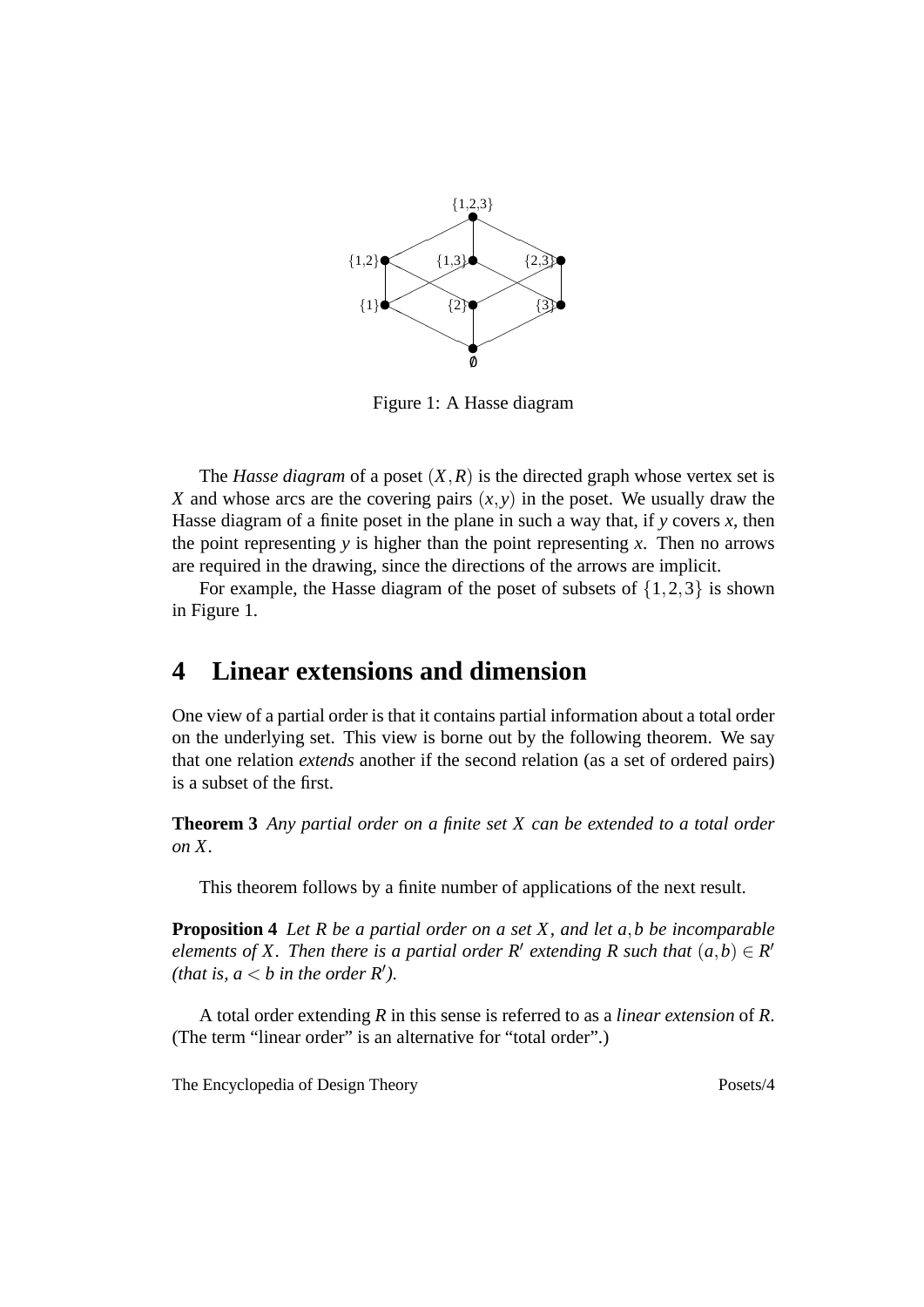

Figure 2: A crown

This proof does not immediately show that every infinite partial order can be extended to a total order. If we assume Zorn's Lemma, the conclusion follows. It cannot be proved from the Zermelo–Fraenkel axioms alone (assuming their consistency), but it is strictly weaker than the Axiom of Choice, that is, the Axiom of Choice (or Zorn's Lemma) cannot be proved from the Zermelo–Fraenkel axioms and this assumption. In other words, assuming the axioms consistent, there is a model in which Theorem 3 is false for some infinite poset, and another model in which Theorem 3 is true for all posets but Zorn's Lemma is false.

The theorem gives us another measure of the size of a partially ordered set. To motivate this, we use another model of a partial order. Suppose that a number of products are being compared using several different attributes. We regard object *a* as below object *b* if *b* beats *a* on every attribute. If each beats the other on some attributes, we regard the objects as being incomparable. This defines a partial order (assuming that each attribute gives a total order). More precisely, given a set *S* of total orders on *X*, we define a partial order *R* on *X* by  $x \leq_R y$  if and only if  $x \leq s$  *y* for every  $s \in S$ . In other words, *R* is the intersection of the total orders in *S*.

**Theorem 5** *Every partial order on a finite set X is the intersection of some set of total orders on X.*

Now we define the *dimension* of a partial order *R* to be the smallest number of total orders whose intersection is *R*. In our motivating example, it is the smallest number of attributes which could give rise to the observed total order *R*.

The *crown* on 2*n* elements  $a_1, \ldots, a_n, b_1, \ldots, b_n$  is the partial order defined as follows: for all indices  $i \neq j$ , the elements  $a_i$  and  $a_j$  are incomparable, the elements  $b_i$  and  $b_j$  are incomparable, but  $a_i < b_j$ ; and for each *i*, the elements  $a_i$  and  $b_i$  are incomparable. Figure 2 shows the Hasse diagram of the 6-element crown.

Now we have the following result:

**Proposition 6** *The crown on* 2*n elements has dimension n.*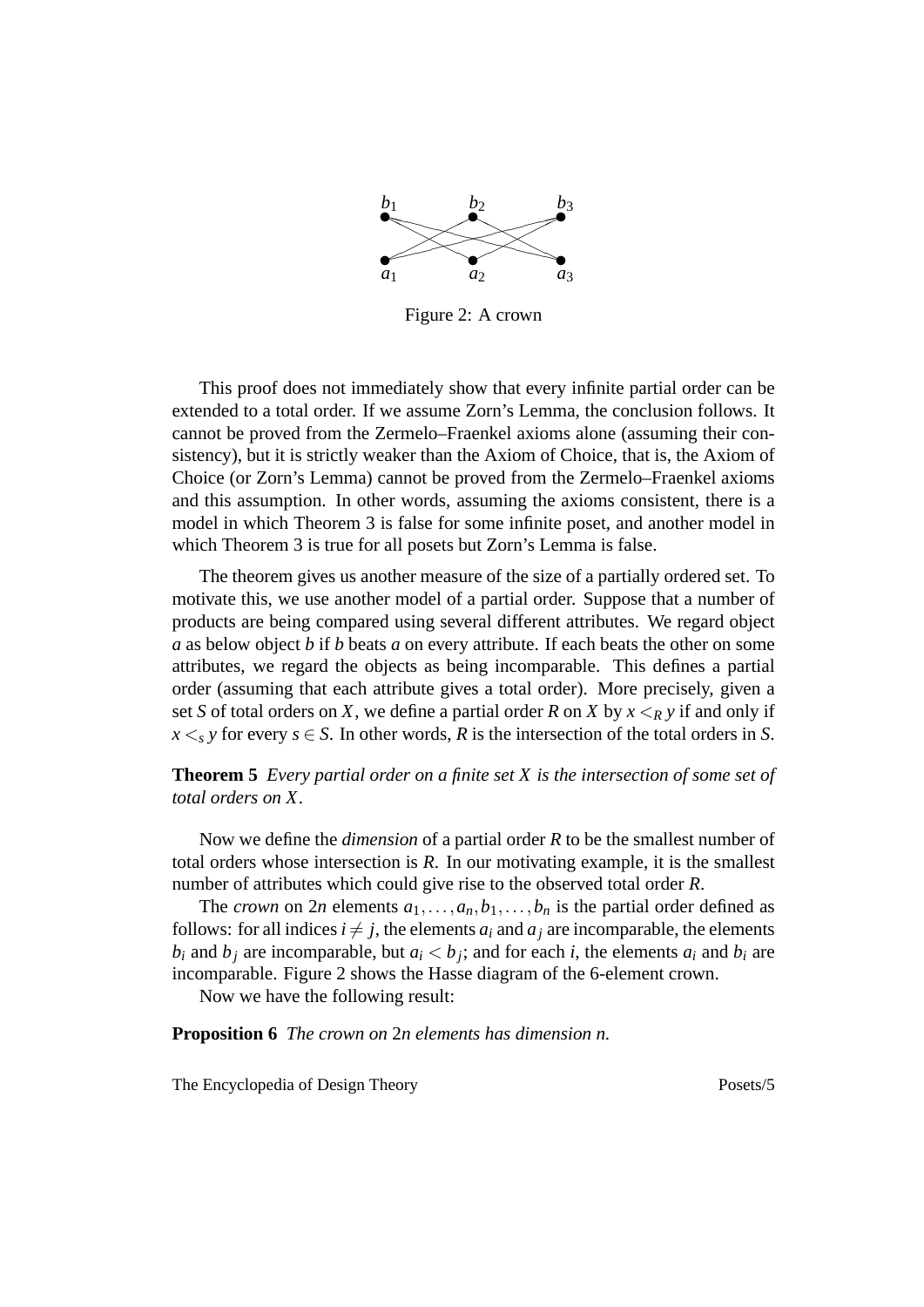# **5** The Möbius function

Let *R* be a partial order on the finite set *X*. We take any linear order extending *R*, and write  $X = \{x_1, \ldots, x_n\}$ , where  $x_1 < \ldots < x_n$  (in the linear order *S*): this is not essential but is convenient later.

The *incidence algebra*  $\mathcal{A}(R)$  of R is the set of all functions  $f: X \times X \to \mathbb{R}$ which satisfy  $f(x, y) = 0$  unless  $x \leq_R y$  holds. We could regard it as a function on *R*, regarded as a set of ordered pairs. Addition and scalar multiplication are defined pointwise; multiplication is given by the rule

$$
(fg)(x,y) = \sum_{z} f(x,z)g(z,y).
$$

If we represent *f* by the  $n \times n$  matrix  $A_f$  with  $(i, j)$  entry  $f(x_i, x_j)$ , then this is precisely the rule for matrix multiplication. Also, if  $x \nleq_R y$ , then there is no point *z* such that  $x \leq_R z$  and  $z \leq_R y$ , and so  $(fg)(x, y) = 0$ . Thus,  $A(R)$  is closed under multiplication and does indeed form an algebra, a subset of the matrix algebra  $M_n(\mathbb{R})$ . Also, since f and g vanish on pairs not in *R*, the sum can be restricted to the interval  $[x, y]_R = \{z : x \leq_R z \leq_R y\}$ :

$$
(fg)(x,y) = \sum_{z \in [x,y]_R} f(x,z)g(z,y).
$$

Incidentally, we see that the  $(i, j)$  entry of  $A_f$  is zero if  $i > j$ , and so  $\mathcal{A}(R)$ consists of upper triangular matrices. Thus, an element  $f \in \mathcal{A}(R)$  is invertible if and only if  $f(x, x) \neq 0$  for all  $x \in X$ .

The *zeta-function*  $\zeta_R$  is the matrix representing the relation *R* as defined earlier; that is, the element of  $\mathcal{A}(R)$  defined by

$$
\zeta_R(x, y) = \begin{cases} 1 & \text{if } x \leq_R y, \\ 0 & \text{otherwise.} \end{cases}
$$

Its inverse (which also lies in  $\mathcal{A}(R)$ ) is the *Möbius function*  $\mu_R$  of R. Thus, we have, for all  $(x, y) \in R$ ,

$$
\sum_{z \in [x,y]_R} \mu(x,z) = \begin{cases} 1 & \text{if } x = y, \\ 0 & \text{otherwise.} \end{cases}
$$

This relation allows the Möbius function of a poset to be calculated recursively. We begin with  $\mu_R(x, x) = 1$  for all  $x \in X$ . Now, if  $x \leq_R y$  and we know the values of  $\mu(x, z)$  for all  $z \in [x, y]_R \setminus \{y\}$ , then we have

$$
\mu_R(x,y) = -\sum_{z \in [x,y]_R \setminus \{y\}} \mu_R(x,z).
$$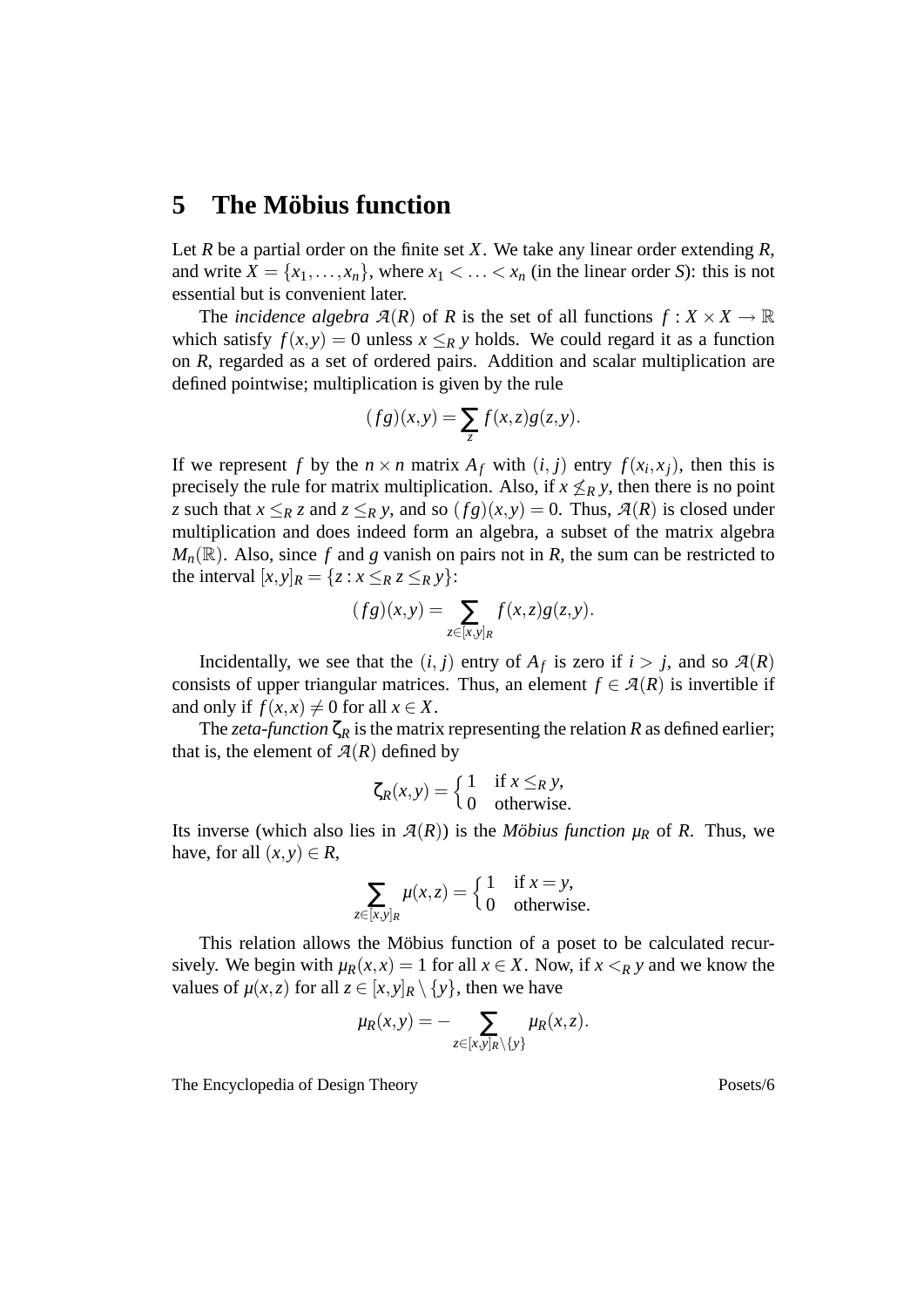In particular,  $\mu_R(x, y) = -1$  if *y* covers *x*.

The definition of the incidence algebra and the Möbius function extend immediately to locally finite posets, since the sums involved are over intervals  $[x, y]_R$ .

The following are examples of Möbius functions.

- The subsets of a set:  $\mu(A, B) = (-1)^{|B \setminus A|}$  for  $A \subseteq B$ ;
- The subspaces of a vector space  $V \subseteq GF(q)^n$ :

$$
\mu(U,W) = (-1)^k q^{\binom{k}{2}} \quad \text{for } U \subseteq W \text{, where } k = \dim U - \dim W.
$$

• The (positive) divisors of an integer *n*:  $\mu(a,b) = \begin{cases} (-1)^r & \text{if } \frac{b}{a} \text{ is the product of } r \text{ distinct primes;} \end{cases}$ 0 otherwise.

In number theory, the classical Möbius function is the function of one variable given by  $\mu(n) = \mu(1,n)$  (in the notation of the third example above).

The following result is the *Möbius inversion* for locally finite posets. From the present point of view, it is obvious.

#### **Theorem 7**  $f = g\zeta \Leftrightarrow g = fu$ . Similarly,  $f = \zeta g \Leftrightarrow g = uf$ .

**Example:** Suppose that *f* and *g* are functions on the natural numbers which are related by the identity  $f(n) = \sum_{d|n} g(d)$ . We may express this identity as  $f = g\zeta$ where we consider  $f$  and  $g$  as vectors and where  $\zeta$  is the zeta function for the lattice of positive integer divisors of *n*. Theorem 7 implies that  $g = f\mu$ , or

$$
g(n) = \sum_{d|n} \mu(d,n) f(d) = \sum_{d|n} \mu\left(\frac{d}{n}\right) f(d),
$$

which is precisely the classical Möbius inversion.

**Example:** Suppose that *f* and *g* are functions on the subsets of some fixed (countable) set *X* which are related by the identity  $f(A) = \sum_{B \supseteq A} g(B)$ . We may express this identity as  $f = \zeta g$  where  $\zeta$  is the zeta function for the lattice of subsets of *X*. Theorem 7 implies that  $g = \mu f$ , or

$$
g(A) = \sum_{B \supseteq A} \mu(A, B) f(B) = \sum_{B \supseteq A} (-1)^{|B \setminus A|} f(B)
$$

which is a rather general form of the inclusion/exclusion principle.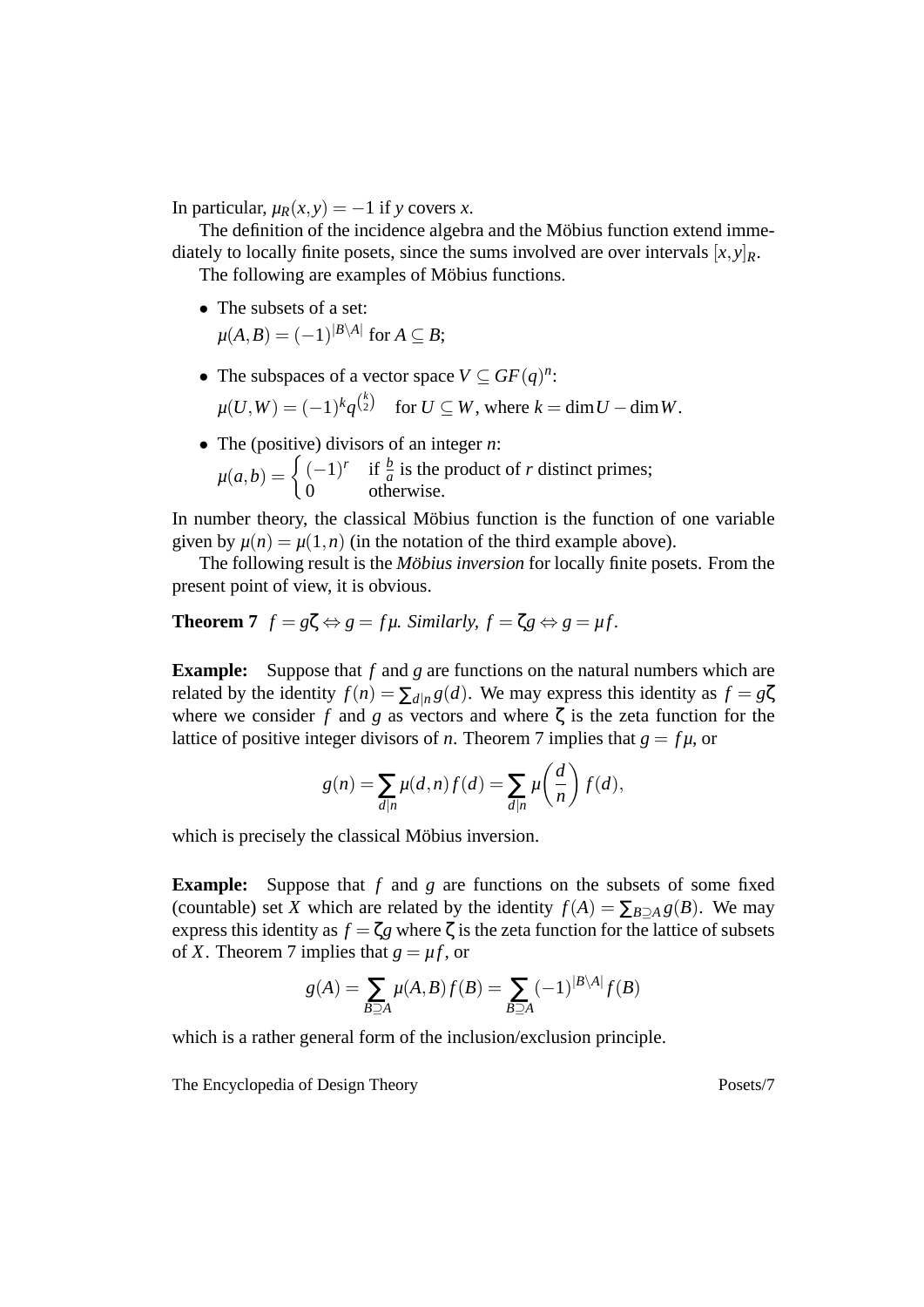# **6 Lattices**

A *lattice* is a poset (*X*,*R*) with the properties

- *X* has an upper bound 1 and a lower bound 0;
- for any two elements  $x, y \in X$ , there is a least upper bound and a greatest lower bound of the set  $\{x, y\}$ .

A simple example of a poset which is not a lattice is the poset r r r r ╱  $\bigvee$  $\triangleleft$  .

In a lattice, we denote the l.u.b. of  $\{x, y\}$  by  $x \lor y$ , and the g.l.b. by  $x \land y$ . We commonly regard a lattice as being a set with two distinguished elements and two binary operations, instead of as a special kind of poset.

Lattices can be axiomatised in terms of the two constants 0 and 1 and the two operations ∨ and ∧. The result is as follows, though the details are not so important for us. The axioms given below are not all independent. In particular, for finite lattices we don't need to specify 0 and 1 separately, since 0 is just the meet of all elements in the lattice and 1 is their join.

**Proposition 8** *Let X be a set,*  $\land$  *and*  $\lor$  *two binary operations defined on X, and* 0 *and* 1 *two elements of X. Then* (*X*,∨,∧,0,1) *is a lattice if and only if the following axioms are satisfied:*

- *Associative laws: x*∧(*y*∧*z*) = (*x*∧*y*)∧*z and x*∨(*y*∨*z*) = (*x*∨*y*)∨*z;*
- *Commutative laws:*  $x \wedge y = y \wedge x$  *and*  $x \vee y = y \vee x$ ;
- *Idempotent laws:*  $x \wedge x = x \vee x = x$ ;
- $x \wedge (x \vee y) = x = x \vee (x \wedge y)$ ;
- $x \wedge 0 = 0, x \vee 1 = 1.$

A *sublattice* of a lattice is a subset of the elements containing 0 and 1 and closed under the operations  $\vee$  and  $\wedge$ . It is a lattice in its own right.

The following are a few examples of lattices.

• The subsets of a (fixed) set:  $A \wedge B = A \cap B$  $A \vee B = A \cup B$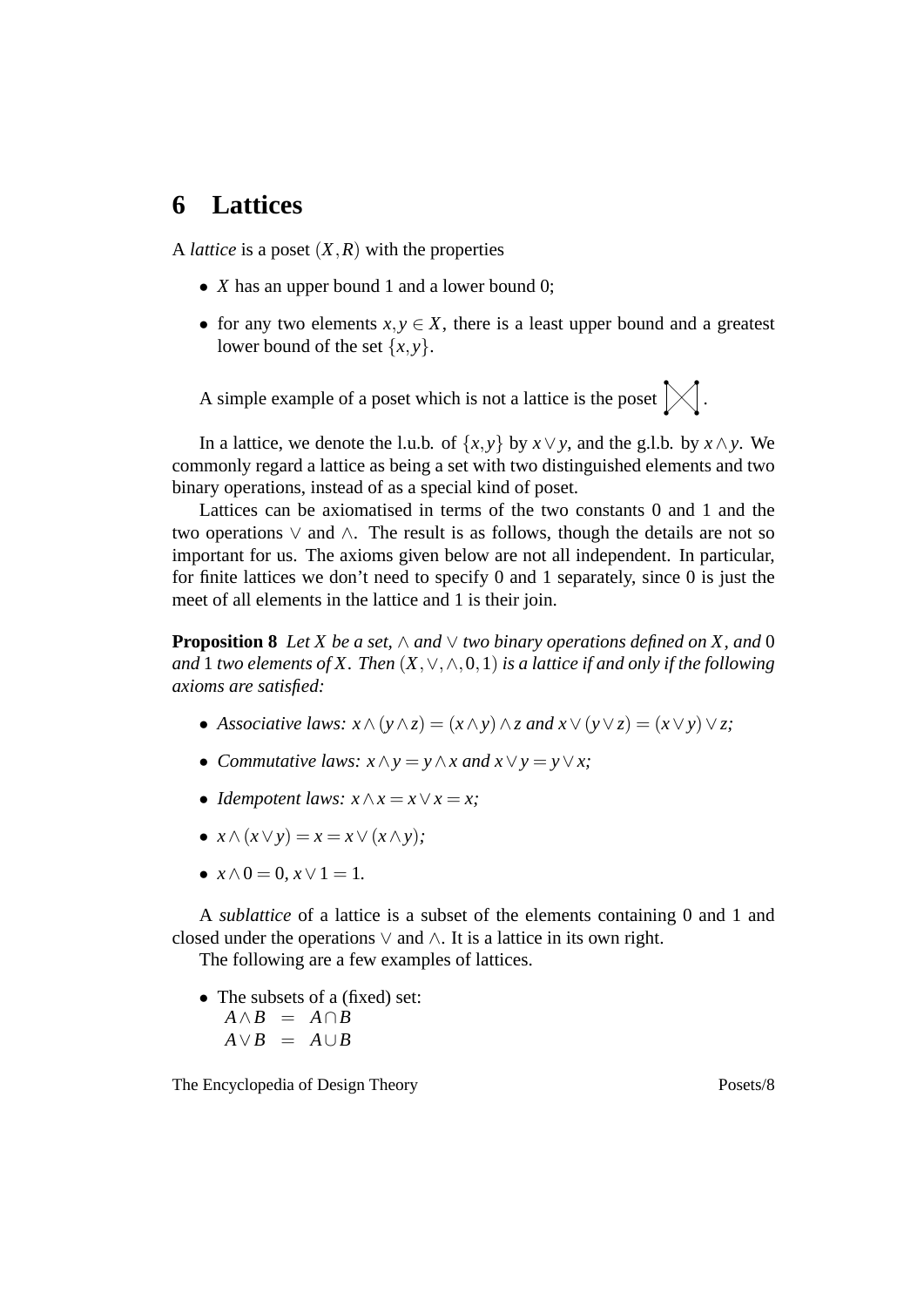- The subspaces of a vector space:  $U \wedge V = U \cap V$  $U \vee V = \text{span}(U \cup V)$
- The partitions of a set:  $R \wedge T = R \cap T$  $R \vee T = \overline{R \cup T}$

Here  $\overline{R \cup T}$  is the partition whose classes are the connected components of the graph in which two points are adjacent if they lie in the same class of either *R* or *T*.

## **7 Distributive and modular lattices**

A lattice is *distributive* if it satisfies the *distributive laws*

(D) 
$$
x \wedge (y \vee z) = (x \wedge y) \vee (x \wedge z)
$$
 and  $x \vee (y \wedge z) = (x \vee y) \wedge (x \vee z)$  for all  $x, y, z$ .

A lattice is *modular* if it satisfies the *modular law*

(M)  $x \lor (y \land z) = (x \lor y) \land z$  for all  $x, y, z$  such that  $x \leq z$ .

Figure 3 presents a lattice,  $N_5$ , which is not modular, as well as a modular lattice, *M*3, which is not distributive.

Not only are  $N_5$  and  $M_3$  the smallest lattices with these properties, they are, in a certain sense, the only lattices with these properties. The following theorem states this more precisely.

**Theorem 9** *A lattice is modular if and only if it does not contain the lattice*  $N_5$  *as a sublattice. A lattice is distributive if and only if it contains neither the lattice N*<sup>5</sup> *nor the lattice M*<sup>3</sup> *as a sublattice.*

The poset of all subsets of a set *S* (ordered by inclusion) is a distributive lattice: we have  $0 = 0$ ,  $1 = S$ , and l.u.b. and g.l.b. are union and intersection respectively. Hence every sublattice of this lattice is a distributive lattice.

Conversely, every finite distributive lattice is a sublattice of the lattice of subsets of a set. We describe how this representation works. This is important in that it gives us another way to look at posets.